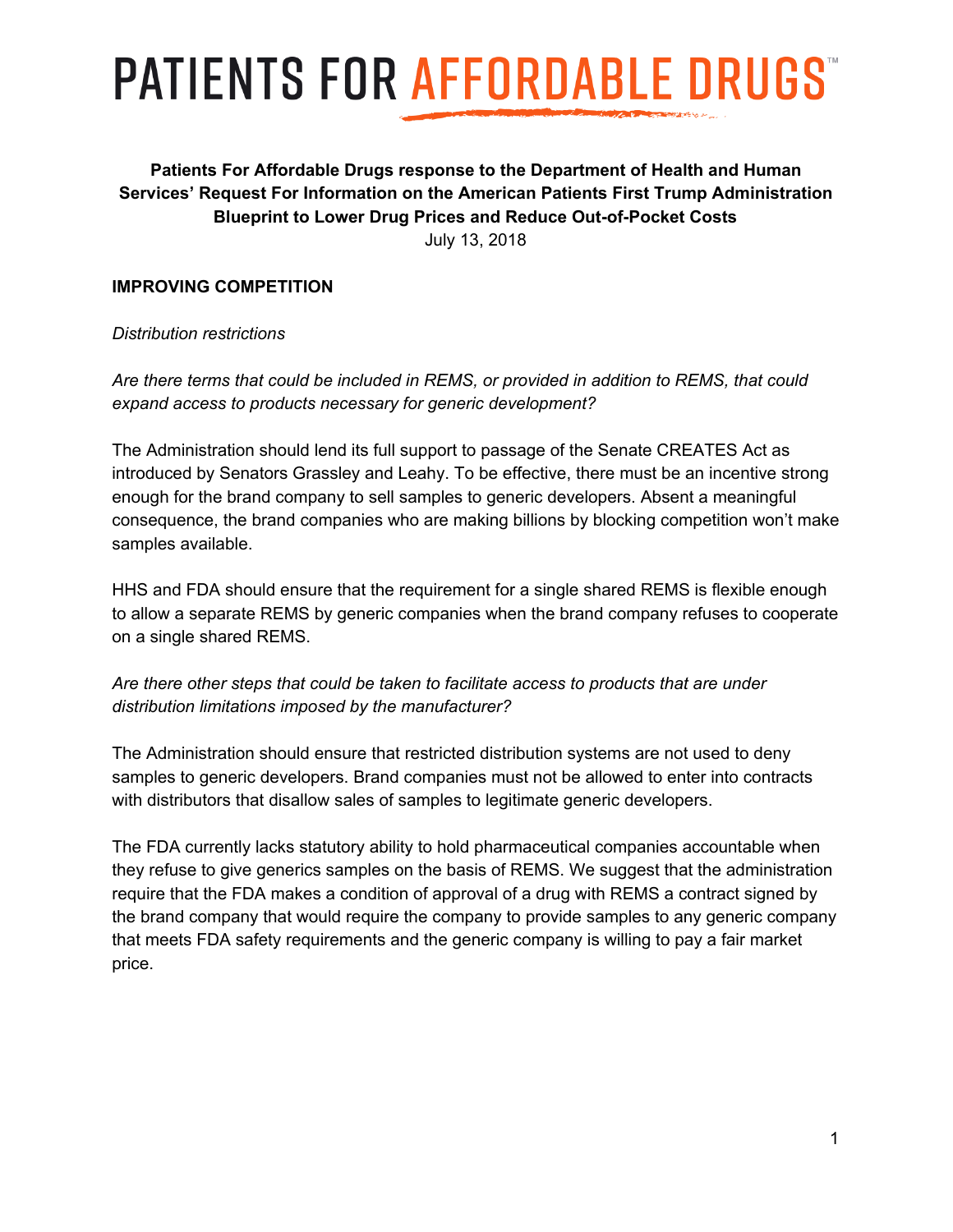#### *Improving the Purple Book*

#### *How could the Purple Book be more useful to patients?*

The Purple Book is hard for patients to maneuver through and understand. It often feels like it was written for a scientific community not the general public. It would be more useful to patients if the language was translated for a lay audience. Some patients get intimidated by the language and stop reading; others must read it multiple times to get a sense of what it means. If the technical language is important in the purple book for the provider community, we suggest that an additional resource is created for patients that is accessible to the lay community.

#### **BETTER NEGOTIATION**

*Medicare formularies:* We are supportive of changes that allow faster mid-year substitution of generic drugs onto formularies. We are generally supportive of changing Part D formulary standards to require a minimum of one preferred drug per category but ONLY if there is an effective and timely exceptions and appeals process for beneficiaries who require a non-preferred alternative based on the medical recommendation of a qualified health professional.

*Medicaid demonstration:* We are supportive of the President's proposal for five states to be granted Medicaid waivers to run demonstration projects to use more effective negotiating tools to reduce prices for beneficiaries. But we believe states should not be forced to forgo all rebates in order to enter into those negotiations. There is long-standing support in the US for states to serve as laboratories and much can be learned by allowing states to use their creativity and purchasing power to develop approaches that work better for individual states and the citizens they serve.

## *Value-based Arrangements and Price Reporting*

We are supportive of finding creative approaches to pricing. Analyses to determine the value of a drug to patients can serve as an important input for negotiations by plans or by the Secretary directly. However, it is important to note that many existing drugs are overpriced. So efforts to determine the value of a new drug compared to an existing drug can fall short if the existing drug is not currently valued correctly.

#### *How and by whom should value be determined?*

The most rigorous and broadly accepted value analysis in the US is practiced by the Institute for Clinical and Economic Review (ICER). We support the use of ICER value analysis as one input to determine the appropriate price for a drug—especially for new drugs coming to market.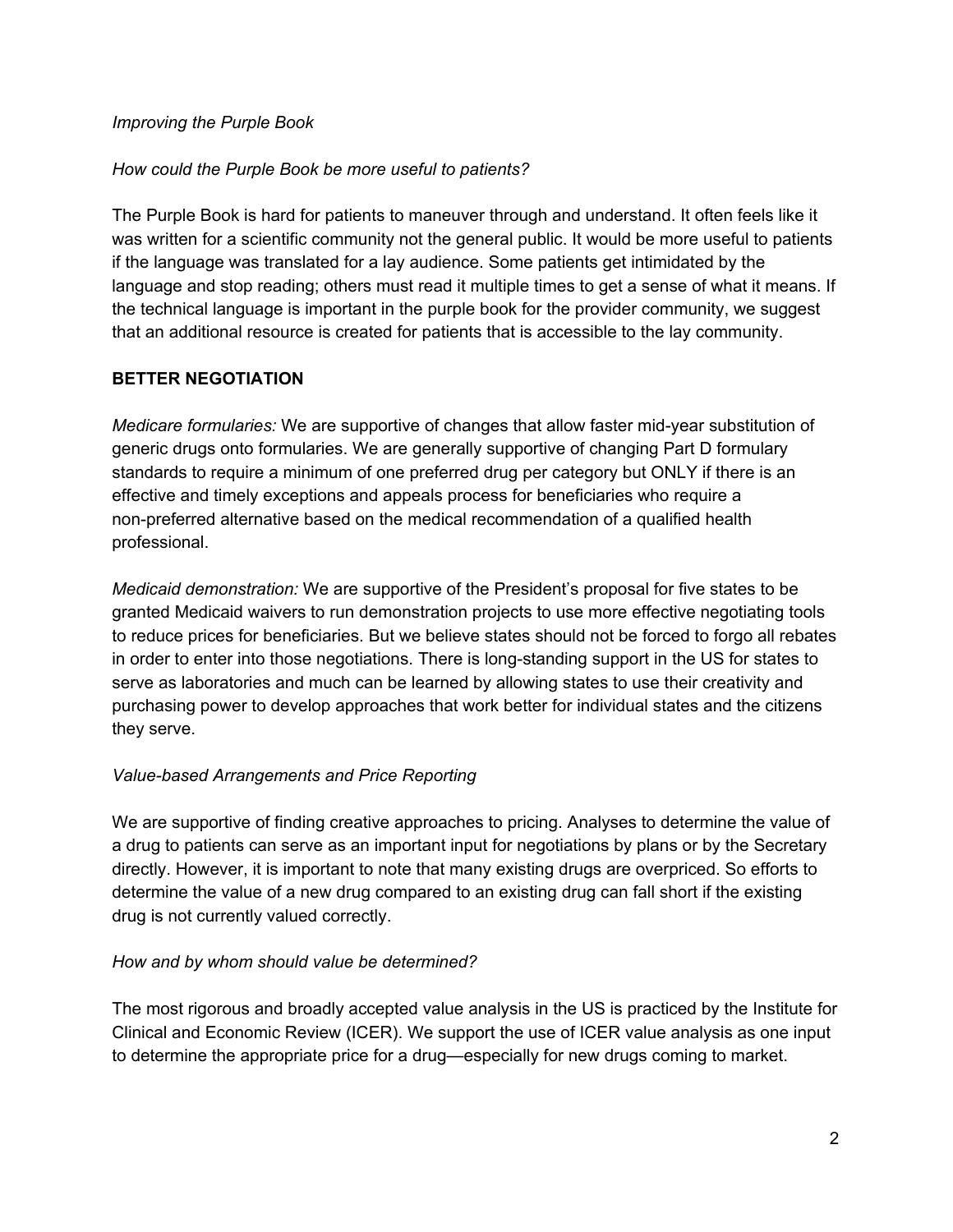It is important to distinguish value analysis and outcomes based contracting. We support the former and oppose the latter as outcomes pricing leaves the price entirely in the hands of the drug company.

First, outcomes pricing doesn't lower drug prices. It allows the drug company to continue to set high prices. Drug companies know from clinical trials how many patients will fail on a given drug. And they'll set the price to cover that failure rate. So outcomes purchasing can could drive UP prices, not lower them.

Second, outcomes based purchasing has been tried in Italy, and it didn't work. They pay more for drugs (because they give up rebates). Reimbursements from drug companies represented on average less than 1% of the Italian regulator's total spending on drugs between 2013 and 2016, [according](https://www.wsj.com/articles/italy-serves-cautionary-lesson-for-new-trump-drug-plan-1523959644) to public filings.

Finally, most outcomes contracts deliver no value to patients. If a patient is on a drug to prevent heart attacks, and they have a heart attack, giving their insurance company a refund does patients no good.

If CMS decides to use outcomes contracting, it should actually put the drugmaker at risk of lower payment. It should use expected outcomes based on clinical trials not merely endpoints selected by drug companies.

*Are there unintended consequences of current low-cost drugs increasing in price due to their identification as high value?*

If an older low-cost drug is suddenly found to produce positive outcomes in a new condition, then it is possible that value could be considered by CMS for that new indication only. But if it is an old drug with a low price, there should be generic competition to help hold the price in check.

## *Indication-based payments*

*Should Medicare or Medicaid pay the same price for the a drug regardless of the diagnosis for which it is being used?*

We are supportive of indication based payment programs. Indication specific pricing can be important. If a drug produces a certain good result in one condition but a less valuable result in another condition, it could be priced differently for each based on value.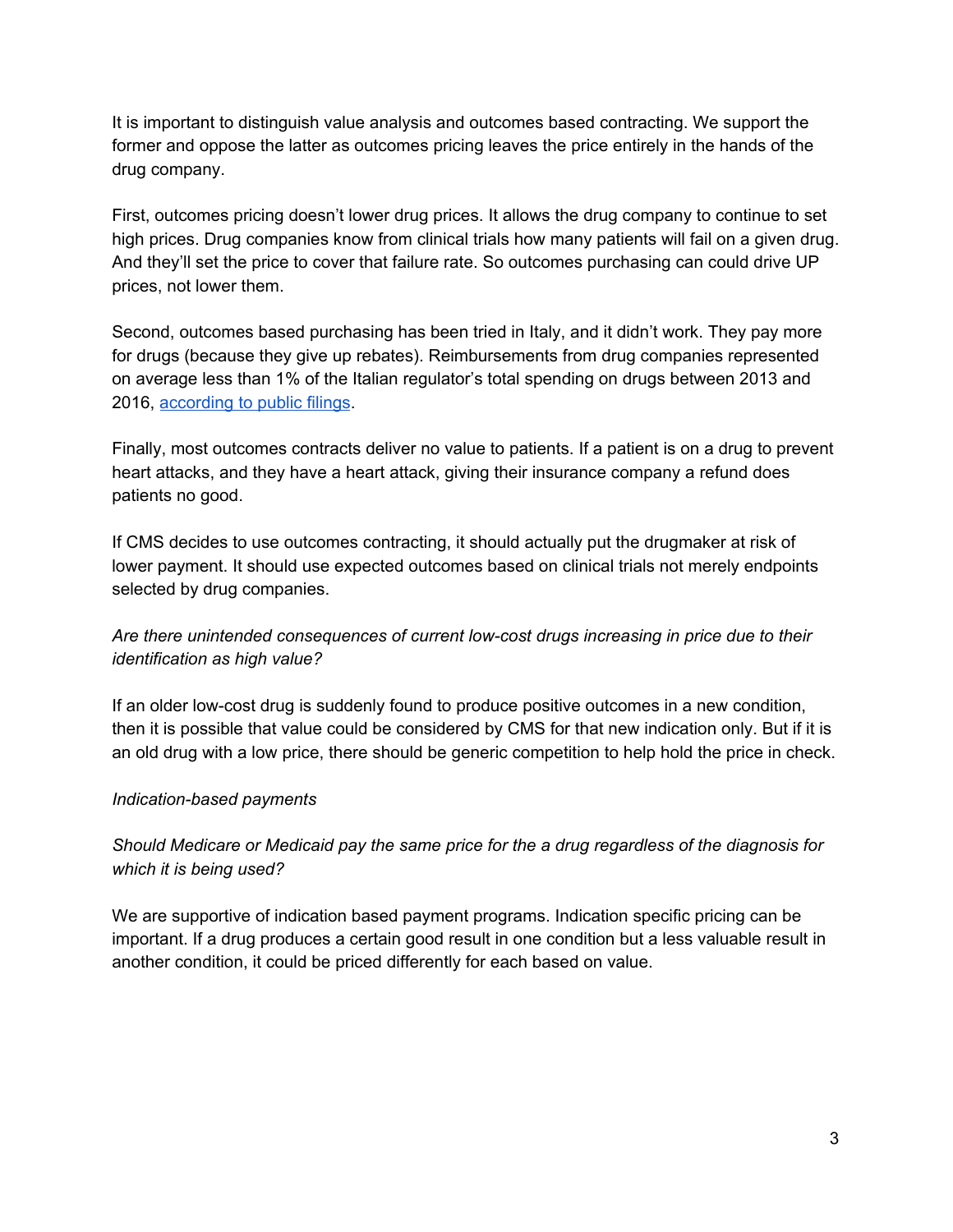#### *Long-term Financing Models*

# *Should the state, insurer, drug manufacturer, or other entity bear the risk of receiving future payments?*

Medicare may need to look at long-term financing models for some extremely high-priced drugs, but those financing schemes must not burden beneficiaries. Rather the government should develop long-term payment programs in which government payments are spread over a period of time, and payments are only made based on success in key milestones over the full payment period. In other words, if the patient fails on the drug at three years in a payment term of five years, payment should stop.

## *Part B Competitive Acquisition Program*

We are supportive of a Competitive Acquisition Program for Part B drugs, but only if it results in lower prices than can be achieved using the current ASP+6 formulation. We suggest using an approach that reduces the percentage mark-up and moves to a fixed payment for the health professional administering the drug.

## *Part B to D*

CMS must not simply merge Part B drugs into a Part D benefit structure -- to do so could impose huge new out-of-pocket costs on millions of beneficiaries. In 2005, the Bush Administration recommended [against](https://www.cms.gov/Research-Statistics-Data-and-Systems/Statistics-Trends-and-Reports/Reports/Downloads/RtC_PtbtoPtD_2005_4.pdf) transitioning drugs from Part B to Part D citing concerns about increasing costs for patients and the Federal Government. Currently beneficiaries can buy reasonably priced Part B supplements that cover all out of pocket costs for Part B drugs. A Part D structure for Part B drugs will impose huge new out of pocket costs on many beneficiaries and can range as high as \$12,000-15,000.

*Should Part B drugs sold by manufacturers offering lower prices to OECD nations be subject to negotiation by Part D plans?*

CMS should demand prices from drug companies that are no more than the average of six other OECD countries. CMS can clearly do this under Part B. Here is Senato[r](https://www.finance.senate.gov/newsroom/ranking/senator-grassleys-floor-statement-on-the-history-of-the-medicare-part-d-non-interference-clause) [Grassley's](https://www.finance.senate.gov/newsroom/ranking/senator-grassleys-floor-statement-on-the-history-of-the-medicare-part-d-non-interference-clause) floor [statement](https://www.finance.senate.gov/newsroom/ranking/senator-grassleys-floor-statement-on-the-history-of-the-medicare-part-d-non-interference-clause) on non-interference under Part D. It specifically states:

"That language doesn't prohibit Medicare from negotiating with drug makers. It prohibits the government from *interfering in the negotiations that are actually happening."*

Since PBMs don't negotiate for Part B drugs, CMS could take this step right now. The goal must be to gain price concessions from the manufacturers—not from the patients abroad by trying to force higher prices in other nations.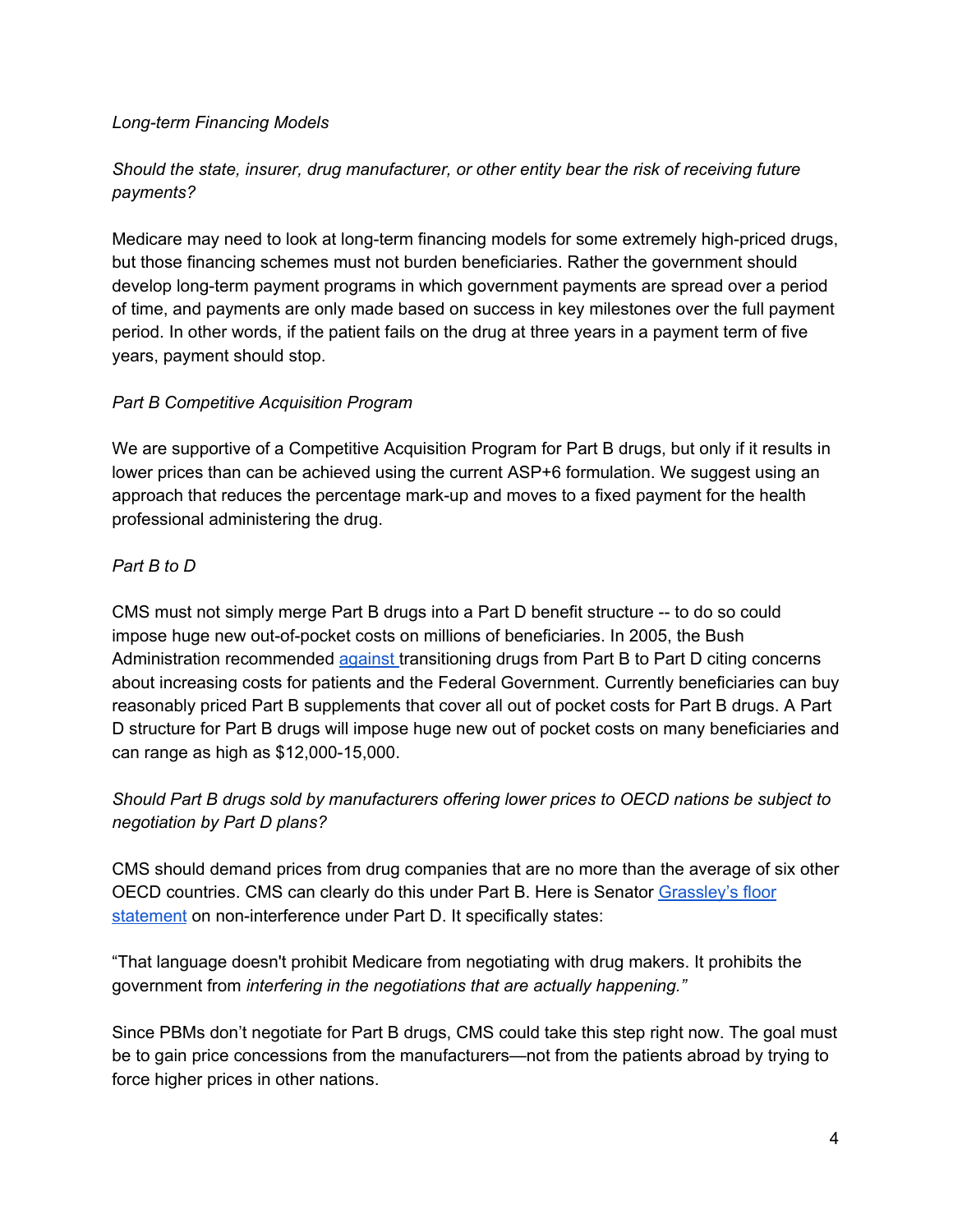#### *Fixing Global Freeloading*

We strongly oppose any policies that aim to raise drug prices abroad. There is no evidence that making trade deals meant to increase the prices of drugs abroad will in fact lower prices in the United States. This is the most wrongheaded element of the President's blueprint. The entities that are making prices high in the United States are pharmaceutical companies. Patients abroad must not be penalized because their governments negotiate effectively on their behalf—something we wish our US government would do for us. This is why we support plans to allow Medicare Part D to negotiate directly with drug companies. As patients, we never could advocate for a policy that would make drugs less accessible to some patients abroad.

## **CREATING INCENTIVES FOR PHARMACEUTICAL COMPANIES TO LOWER LIST PRICES**

*Direct to consumer advertising:* We support disclosing price of drugs on DTC ads but do not think it will lower prices. Instead, we support the recommendation of the National Academies of Science, Energy, and Medicine to eliminate the tax deduction on DTC ads. This will likely reduce use of the ads, lower prices by reducing overhead and lower demand for unnecessary drugs, and thereby reduce costs to the government, employers, taxpayers, patients and consumers overall.

*Capping Medicare Part D catastrophic phase:* We believe Part D out of pocket should be capped at the catastrophic level. We hear from patients everyday who struggle to afford their medications under Medicare Part D. This is especially true for people taking very high cost drugs who enter the catastrophic phase early in the year. This would directly help about a million Medicare beneficiaries who take the most expensive Part D drugs and have the highest out-of-pocket costs. Drug manufacturers could contribute to such a restructuring of the program to cap out-of-pocket costs.

## *Fiduciary duty for Pharmacy Benefit Managers*

# *Should PBMs be obligated to act solely in the interest of the entity for whom they are managing pharmaceutical benefits?*

PBMs should have a fiduciary duty to work for the benefit for the ultimate consumer: patients. Currently, nobody in the drug pricing pipeline is held accountable for ensuring that patients are receiving the best deal—instead they are all seeking to maximize profits for shareholders. Secretary Azar has made this point twice in testimony to Congress. PBMs may actually stand in the way of lower prices in order to protect high rebates that are based on high list prices. Imposing fiduciary duty on PBMs on behalf of patients would truly put American patients first.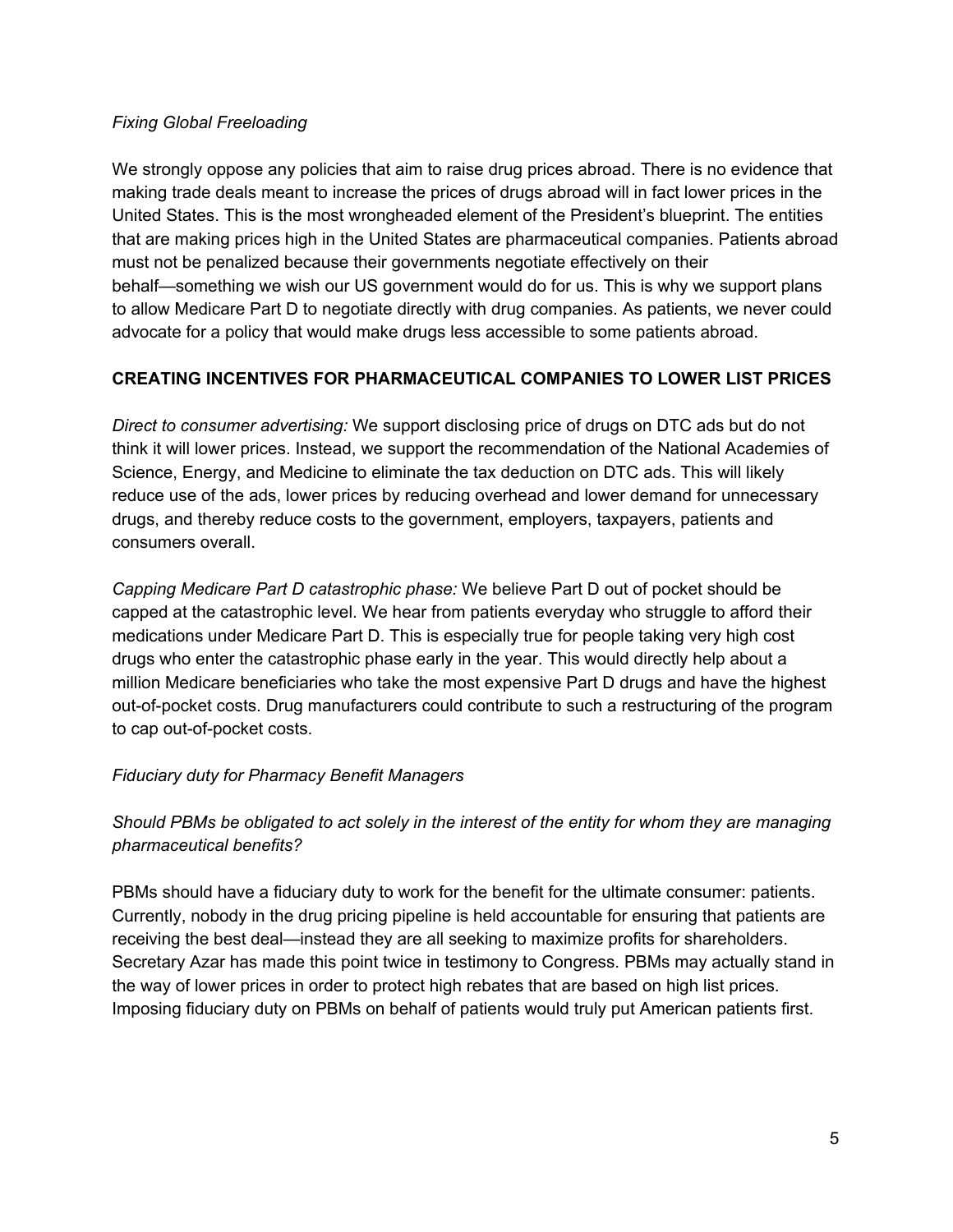# *Should PBMs be forbidden from receiving any payment or remuneration from manufacturers and should PBM contracts be forbidden from including rebates or fees calculated as a percentage of list prices?*

Payments and remuneration from manufacturers to PBMs discourages PBMs from fighting for the best price for patients. PBMs and distributors should be forbidden from receiving any payment, renumeration, or other incentives from manufacturers that are inconsistent with the goals of lower drug prices. This would include, but is not limited to, rebates and fees calculated as a percentage of list prices.

# *Reducing the impact of rebates*

We believe the US should move away from a system of rebates to simple negotiated discount prices that are fully transparent in the same way other reimbursement levels are clearly set and articulated for doctors, hospitals, labs, and other services. Rebates create perverse incentives to raise drug prices, and secret rebates are an invitation to abuse of the system. Market forces cannot work without transparency, and all government programs should be transparent.

# *Copay discount cards*

# *Does the use of manufacturer copay cards help lower consumer cost or actually drive increases in manufacturer list price?*

Manufacturer copay cards are a device to sell more drugs, to allow manufacturers to raise prices, and to help keep prices high. A financial report from Citi found that for every \$1 million drug companies spend on copay support, they gain \$21 million in revenue. Copay cards are designed to:

- Hide the true cost of drugs from patients and consumers who pay the cost in higher premiums and taxes
- Encourage the use of more expensive drugs over less expensive alternatives
- Diminish the outrage of high prices and political pressure for elected officials to act to lower prices
- Ensure the drugmaker keeps full control of who gets the drug at reduced price and under what circumstances. Such decisions in the case of life saving medications should be made through the public sector and not leave patients at the mercy of private companies whose job is to maximize profits.

# **REDUCE PATIENT OUT-OF-POCKET SPENDING**

*Eliminating cost-sharing:* We support eliminating cost-sharing on generic drugs for low-income beneficiaries. Eliminating cost-sharing on generic drugs encourages the use of generic drugs which will increase competition and drive down prices and spending to the benefit of beneficiaries and Medicare overall.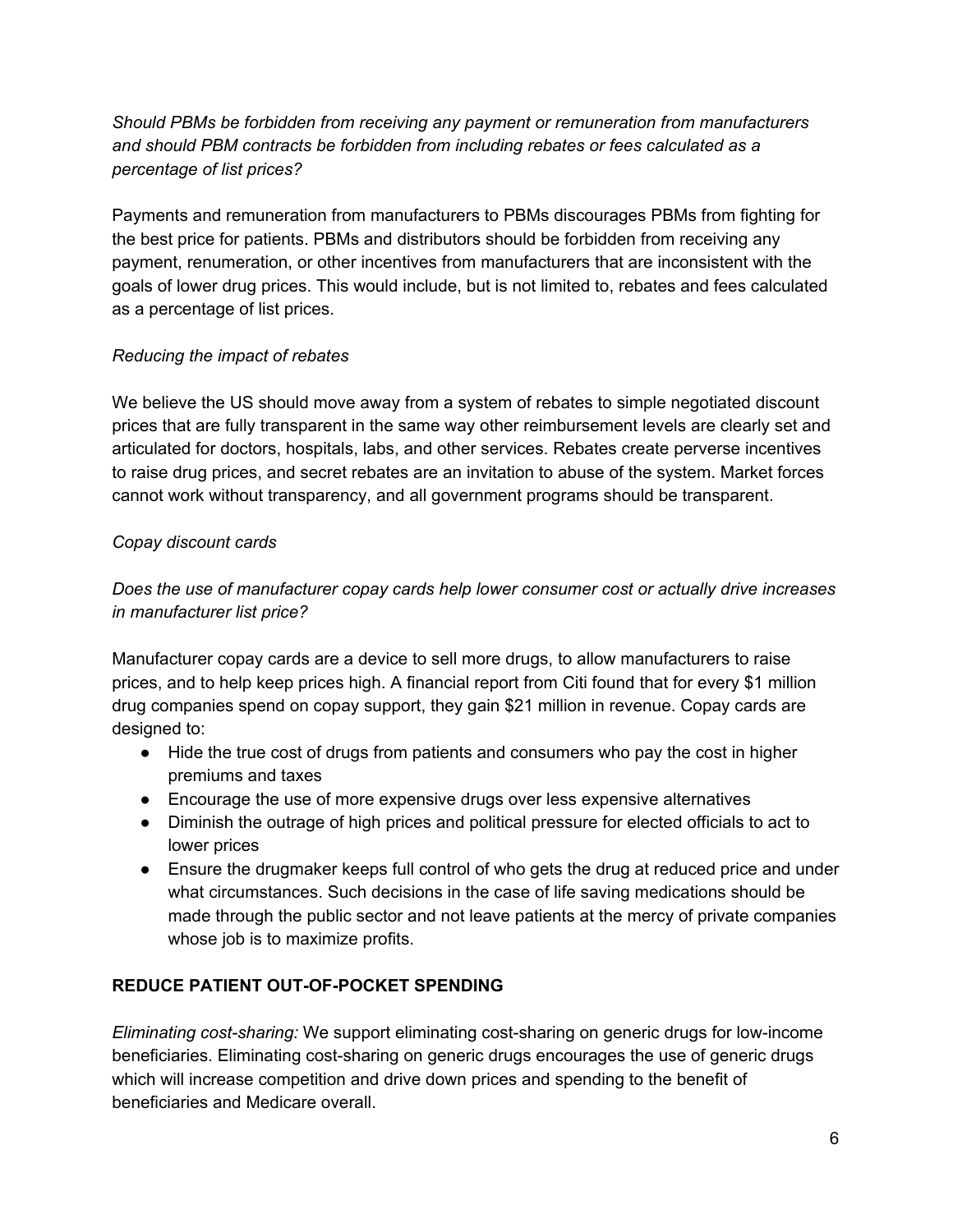#### *Federal preemption of contracted pharmacy gag clause laws*

*Should pharmacists be required to ask patients in Federal programs if they'd like information about lower-cost alternatives?*

We support a prohibition on PBM contracts that include gag clauses and favor contracts that require pharmacists to offer information on lower cost alternatives. Contracts that prohibit pharmacists from disclosing the lowest cost payment options for prescription drugs are anti-competitive and anti-consumer and must be outlawed.

We believe that such contracts should also be banned in private insurance plans. We are supportive of the bipartisan legislation, Patient Right to Know Drug Prices Act, which would eliminate gag clauses for patients outside of federal programs. Patients should be able to depend on their pharmacists, and gag clauses prevent them from having a transparent relationship.

#### **ADDITIONAL FEEDBACK**

*What other policies or legislative proposals should HHS consider to lower drug prices while encouraging innovation?*

The administration has the power to make some of the recommended changes unilaterally, but we believe if the administration is serious about drug pricing, it must support and help pass legislation that would lower drug prices. In particular, pharmaceutical companies are gaming the patent system. Many of the solutions to this gaming require Congressional action. We encourage the administration to endorse bipartisan legislation that address patent abuses and allow the Hatch-Waxman framework to work as intended, increase competition, and decrease drug prices. Below are some bipartisan bills that we think are vital to preventing gaming of the patent system and other tactics that keep drug prices high.

● **CREATES Act (S.974 and H.R.2212)**: The administration has been outspoken about addressing the abuse of Risk Evaluation and Mitigation Strategies (REMS) in which brand name companies refuse to provide drug samples to generic companies for testing to gain generic approval. We are encouraged by Secretary Azar's and FDA Commissioner Gottlieb's words on the abuse of the REMS program, but we know that the executive branch only has so much authority to address it. The CREATES Act is a bipartisan bill in the Senate and House sponsored by Senators Chuck Grassley (R-IA) and Patrick Leahy (D-VT). The bill aims to stop brand drug companies from abusing the Hatch-Waxman framework and blocking less expensive generics. This results in decreased competition and increased costs to consumers. CBO estimates the CREATES Act will save taxpayers over \$3.8 billion. The Senate Judiciary Committee just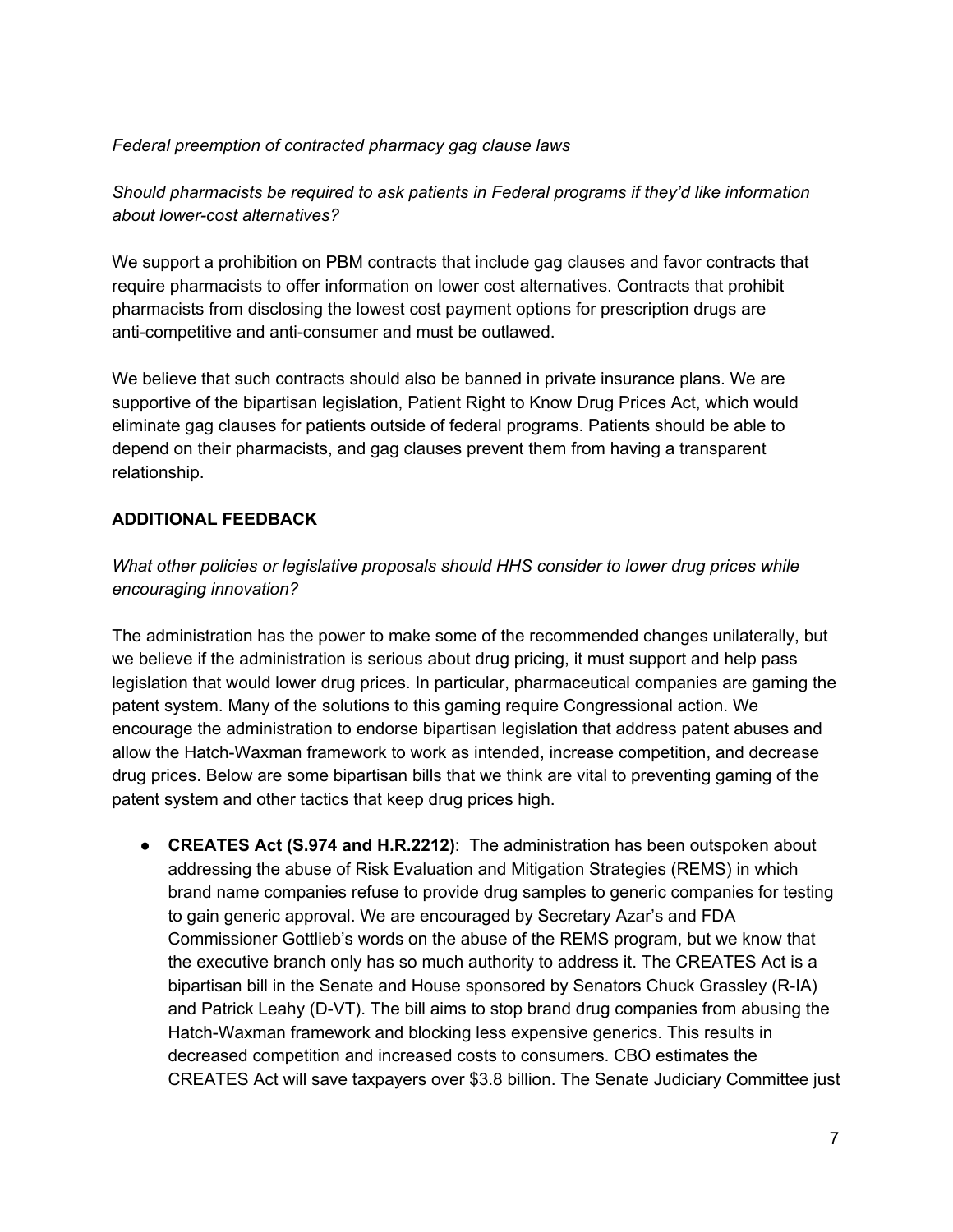reported the legislation on a bipartisan vote to the full Senate. We hope the administration will actively support this bill and work for its passage.

- **Preserve Access to Affordable Generics Act (S.124)** is a bipartisan bill sponsored by Senators Chuck Grassley (R-IA) and Amy Klobuchar (D-MN). The bill would address a tactic used by pharmaceutical companies called "pay for delay" in which brand name pharmaceutical companies pay generic companies to delay bringing their generic to market. The FTC has made this one of its top priorities to address and oppose, yet additional action is needed. This is why legislation like S.124 is so important. We urge the administration to support this bill and push for its passage.
- **PACED Act (S.2514)** is a bipartisan bill sponsored by Senators Tom Cotton (R-AR) and Claire McCaskill (D-MO). It addresses a tactic taken recently by the pharmaceutical company, Allergan, to transfer the patent of their expensive drug, Restasis, to the Mohawk Indian Tribe in order to utilize their sovereign immunity to avoid inter partes review and prevent less expensive drugs from coming to market. This bill would prevent drug companies from "renting" sovereign immunity. This practice is a clear abuse of the system and must be stopped to increase generic competition and drive down prices. We urge the administration to support this bill and push for its passage.
- **The Patient Right to Know Drug Prices Act (S.2554) and the Know the Lowest Price Act (S.2553)** are bipartisan bills sponsored by Senators Susan Collins (R-ME) and Debbie Stabenow (D-MI). Both would prohibit PBM contracts that prevent local pharmacists from communicating with their patients about the best prices for their medications. S.2554 ensures this practice is prohibited in private insurers, which can only be accomplished through legislation. S.2553 bans it from contracts with federal programs. As the administration says it is unable to prohibit such contracts with private insurers unilaterally, we encourage the administration to support S.2554 and S.2553 and push for their passage.

# *To what extent do current regulations or government policies related to prescription drug pricing impose burden on providers, payers, or others?*

According to proceedings of National Academy of Science, all of the 210 drugs approved by the FDA from 2010-2016 were based on science funded by taxpayers through the NIH. The head of the NIH Office of Technology Transfer, Mark L. Rohrbaugh, said in May of this year "The public sector now has a much more direct role in the applied-research phase of drug discovery."

The fact is that taxpayers are paying for basic science and drug development leading to IP for blockbuster drugs priced at over \$100,000 per treatment. This system is unsustainable for our system. Taxpayers are paying twice for drugs, once for the research and again to take the lifesaving drug. Recently, three new drugs based on basic science funded through the NIH came to market with price tags of [\\$373,000](https://www.reuters.com/article/us-gilead-sciences-fda/fda-approves-gilead-cancer-gene-therapy-price-set-at-373000-idUSKBN1CN35H) ([Yescarta](https://www.nytimes.com/2016/12/19/health/harnessing-the-us-taxpayer-to-fight-cancer-and-make-profits.html?_r=1)), [\\$475,000](https://www.fiercepharma.com/pharma/at-475-000-per-treatment-novartis-kymriah-a-bargain-or-just-another-example-skyrocketing) [\(Kymriah\)](https://www.nytimes.com/2016/12/19/health/harnessing-the-us-taxpayer-to-fight-cancer-and-make-profits.html?_r=1), and [\\$850,000](https://www.fiercepharma.com/pharma/spark-prices-gene-therapy-luxturna-at-850k-grabbing-top-spot-pharma-s-costliest-drugs) ([Luxturna](https://www.ncbi.nlm.nih.gov/pmc/articles/PMC5738963/)).